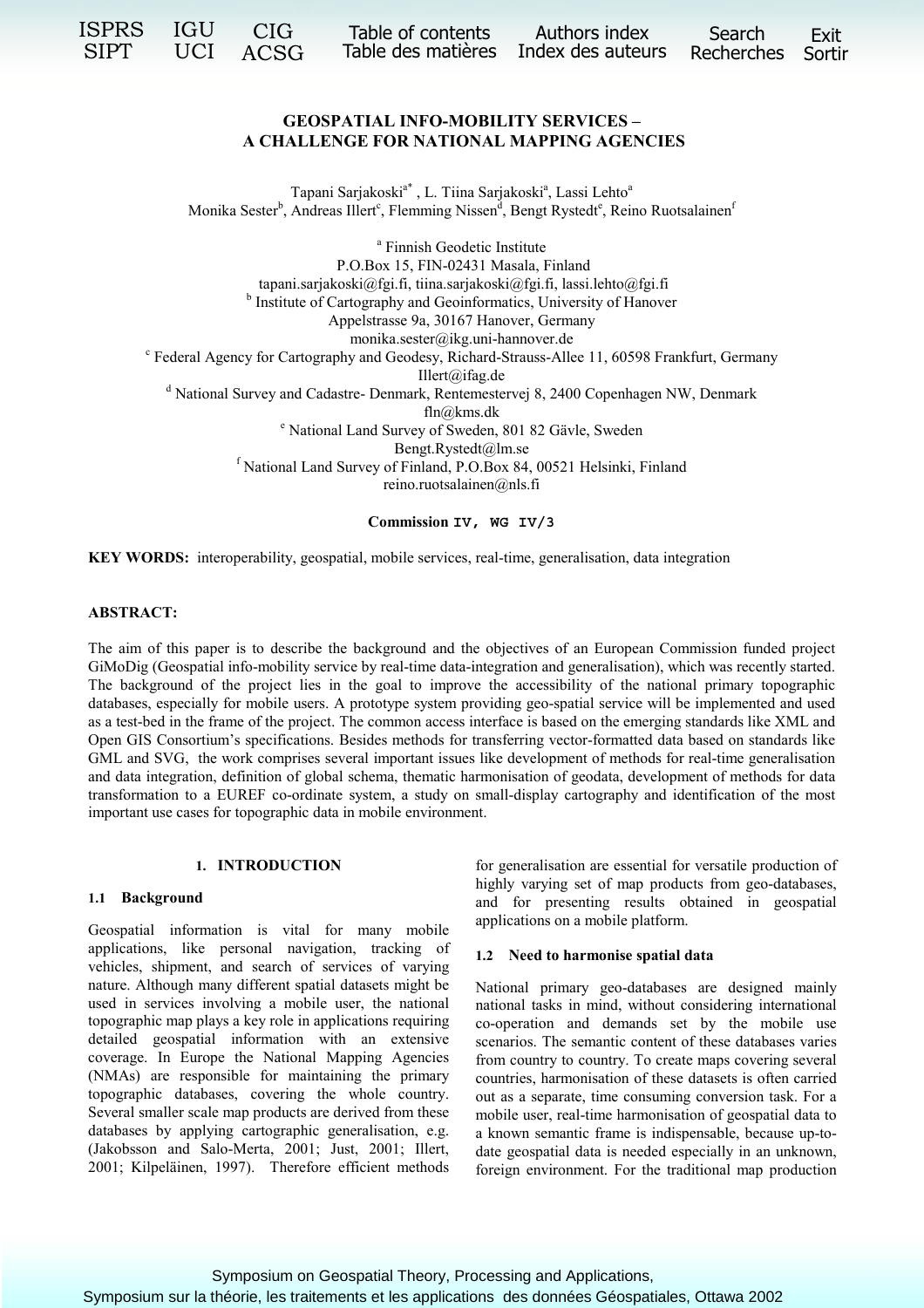data integration can also be seen as a possibility to update generalised spatial data (Illert, 2001). Harmonising national primary databases lays foundation to the possibility to integrate cross-border data – a necessity for a mobile user.

## **1.3 Need for common access**

A few European NMAs currently provide an open access to the primary topographic geo-database to their citizens. The existing NMA services are based on individual technical architectures – a fact effectively precluding international cross-border map services, needed in activities like environmental monitoring, from being introduced. Pre-prepared raster map series also constitute a serious restrictive factor in the new demand-driven approach to spatial data provision in which the end user or a value-added service provider is seen as the primary actor defining the map extent, contents, style and layout.

## **1.4 Need for real-time generalisation**

In each European country only the primary database is usually updated continuously by the local NMA. The need to provide a mobile end-user with up-to-date information, often in a drastically generalised form due to display constraints of the device used, necessitates efficient generalisation methods to be developed. The generalisation methods related to the production of *ad hoc*, personalised maps in a real-time environment have not yet been extensively investigated (Reichenbacher, 2001; Kraak and Brown, 2001).

However, the future user of geospatial data services will expect means for defining, by himself, the contents, coverage, scale, and visual appearance of the product when data are accessed via a network by a mobile device. It can also be assumed that network-based approaches for organising the maintenance and distribution of data will be further developed and also become everyday practice in different areas of life. These trends necessitate the development of more advanced methods for generalisation of geodata, such as real-time generalisation (Lehto and Kilpeläinen, 2000; 2001; van Oosterom and Schenkelaars, 1995; Jones et al., 2000). When using realtime generalisation, the datasets are not stored in the database but rather computed during the data request – response dialogue.

#### **1.5 Need for common coordinate system**

Modern, satellite based positioning systems like Global Positioning Systems (GPS) make use of the internationally defined geodetic reference frame WGS'84. As a consequence, many European countries have started to modernise their geodetic coordinate systems to be based on EUREF that can be called as the European implementation of WGS'84. However, most of the national primary geo-databases are still maintained in national geodetic co-ordinate systems and nationally

defined map projections. To be used in positioning and navigation applications for a mobile user, it is important to transform the data of national primary spatial databases to a common EUREF-based coordinate system in real time.

## **1.6 Need for small display cartography**

Currently, a few examples exist of operative services providing map information to a mobile terminal. The solutions available today in Europe are mostly based on the Wireless Application Protocol (WAP)-technology. In these services map data is transmitted to the terminal as Wireless Bitmap (WBMP)-encoded one-bit raster images. The low resolution of the terminal display naturally sets serious restrictions for the visualisation of map data. Although the display technology can be expected to improve rapidly, intensive research on real-time generalisation and small-display cartography is clearly needed.

## **1.7 Need for vector-data**

There are lots of applications, currently available on the Web, that make use of raster-based delivery of spatial data. The approach has several serious limitations. The integration of map datasets coming from different sources becomes practically impossible. The provision of highly customised screen maps is difficult, because map layout and content are usually fixed in the initial configuration of the service. The zooming of the map on the terminal can be accomplished by retrieving a more detailed raster map on each zoom level from the server. Vector-based map information, once downloaded to the mobile terminal, could be locally zoomed without any loss in the graphical quality. The display style of the map could be locally modified according to personal preferences of the user, and additional information could be easily requested from another service and displayed, overlaid on top of the previously downloaded vector map. The use of vectorformatted spatial information on the Web, specifically by applying Extensible Markup Language (XML)-based encodings, is currently under intensive research and development.

## **2. THE SCOPE OF GIMODIG**

#### **2.1 Project resources**

The paper introduces an European Commission-funded project, GiMoDig, Geospatial info-mobility service by real-time data-integration and generalisation, (GiMoDig, 2002). This development and research project is a part of the European Union's Information Society Technologies  $(IST) - 5<sup>th</sup>$  framework programme, the theme "Ubiquitous" and intelligent info-mobility and geo-information systems". The Finnish Geodetic Institute acts as the coordinator for the project and the other partners are: the University of Hanover (Institute of Cartography and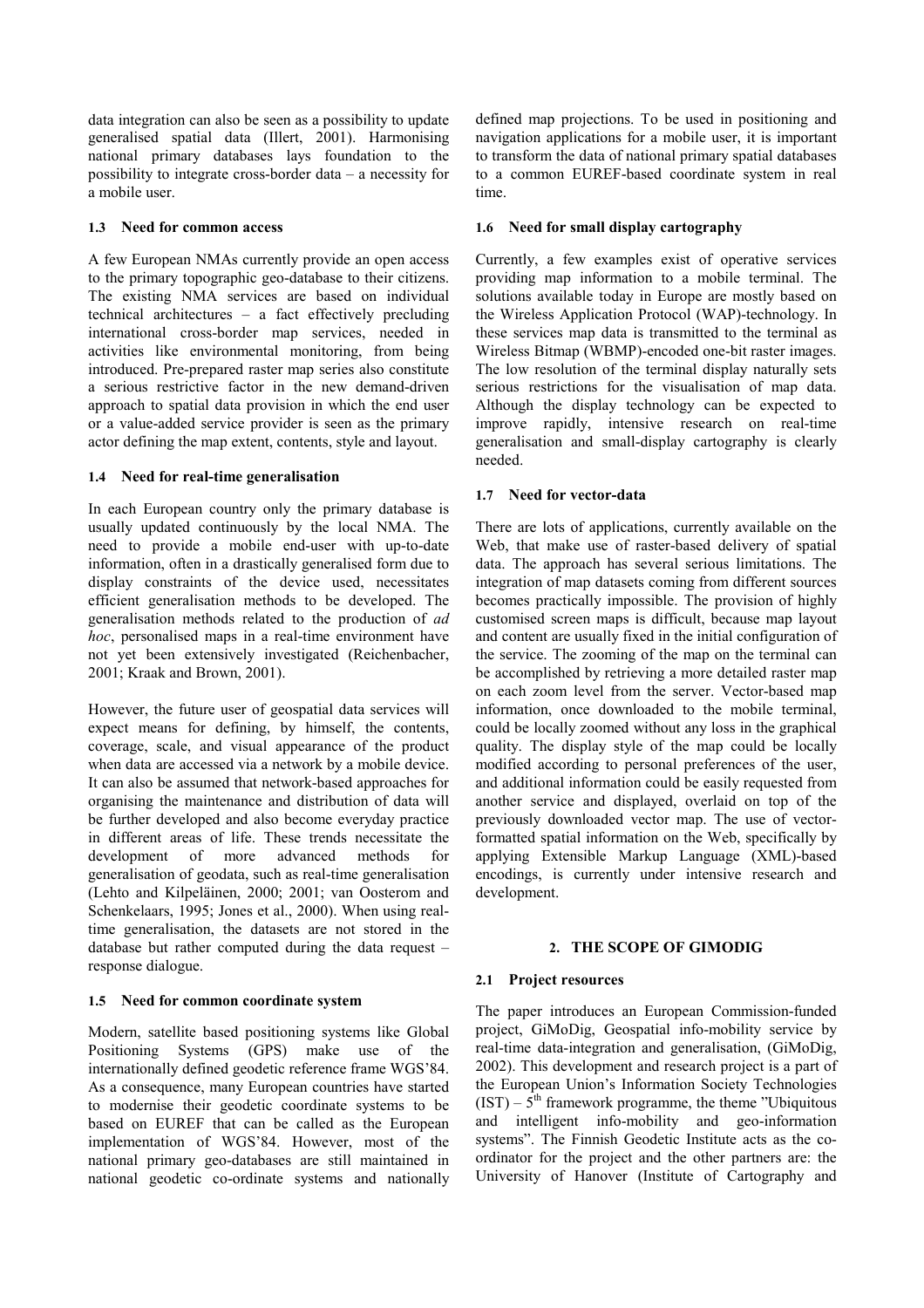Geoinformatics); Federal Agency for Cartography and Geodesy (Germany); National Survey and Cadastre of Denmark; National Land Survey of Sweden, and National Land Survey of Finland. The project started in November 2001 and its duration is 3 years.

## **2.2 Main goals**

The purpose of the GiMoDig project is to develop methods for delivering geospatial data to a mobile user by means of real-time data-integration and generalisation. The project aims to a seamless data service infrastructure providing access, through a common interface, to topographic geo-databases maintained by the National Mapping Agencies in various countries. A special emphasis will be put on providing appropriately generalised map data to the user depending on a mobile terminal with limited display capabilities.

#### **2.3 Sub-objectives**

Sub-objectives of the project are listed as follows:

- Development of methods and usage practices for generalising the graphic representation of geospatial data in real-time, to be suited for display of the data in varying scales on small, mobile devices with different display resolutions.
- Investigating the problems between national primary geospatial databases, often mutually heterogeneous in thematic definitions, and developing means for real-time harmonisation of data.
- Analysis of mobile use cases to adapt real-time generalisation and harmonisation of geospatial data to the requirements of a user in varying usage situations.
- Development of methods for real-time transformation of spatial data from different national geo-databases to a common, EUREFbased co-ordinate system.
- Investigating and developing methods for transferring vector-formatted spatial data to a mobile user using emerging standards, like Geography Markup Language (GML) (GML, 2002) and Scalable Vector Graphics (SVG) (World Wide Web Consortium, 2002) and testing the applicability of the standards for Web-based spatial services in a international pilot project involving national primary geodata sets.
- Development and implementation of a prototype system that can be used as a test-bed for the developed methods.

### **2.4 Scientific goals**

The scientific aims of the project lay on the development of methods for real-time generalisation of spatial data – a field of science so far not extensively researched, but becoming increasingly critical in the modern networked society where up-to-date databases are to be directly accessed by consumers using a widely varying set of terminal devices. The spatial datasets in the GiMoDig project will be served in an XML-based vector format to facilitate flexible data integration and processing by and also support the traditional Web browsing. The pilot will enable a seamless access to the NMAs' data resources from a set of different mobile devices, and from a traditional PC as well. Real-time generalisation of the map data will be performed either on the data providers' server, on a middleware service platform or on the client device. In the GiMoDig system architecture spatial data is maintained in the NMA's server and provided to the network through a standardised access interface. Various value-added services can then be built as layered middleware solutions. The communication between actors in various levels of the system hierarchy are to be based on the emerging spatial Web-standards, especially those developed by the Open GIS Consortium (OGC), (OGC, 2002). The encoding of spatial data being transferred across the network from database level to the middlelayer service providers is going to be based on the XMLtechnology. Therefore, a specific goal in the research on generalisation is to employ XML-based computing technologies in the process.

#### **3. SYSTEM ARCHITECTURE**

In Figure 1 a schematic model of the GiMoDig system architecture for the aimed testbed prototype service is shown. The design architecture should facilitate the system to serve a wide array of mobile end user devices with varying characteristics.

The main points to be taken into consideration in system development are:

- the need to integrate spatial data from heterogeneous sources into one seamless service
- the need to perform real-time generalisation of data
- the wide variation in display characteristics of the end-user devices on which the final data visualisation will be carried out
- the aim to satisfy the highly individual needs of a mobile user by providing ad hoc, personalised maps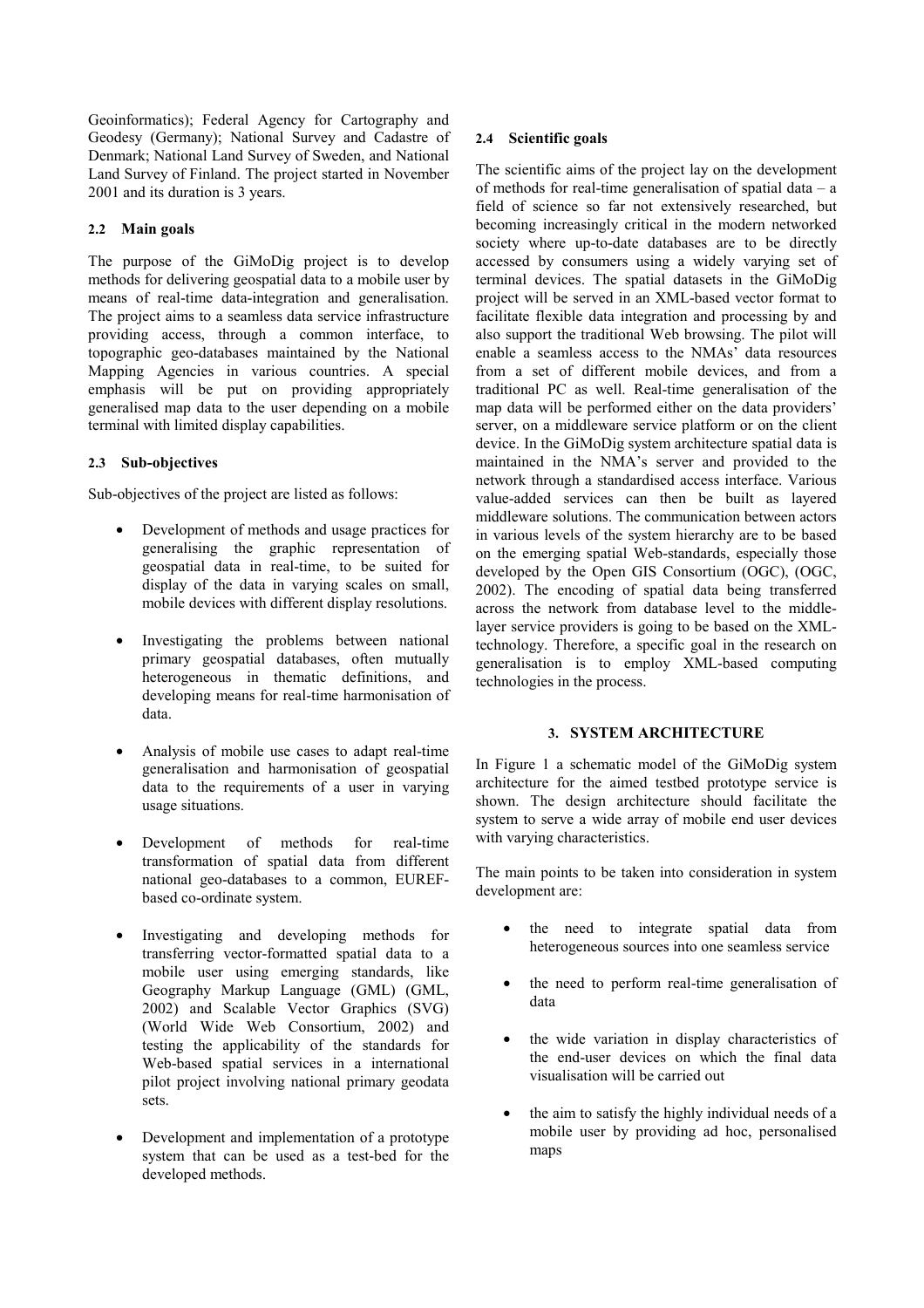

Figure 1. The system architecture of the GiMoDig test bed.

The system should be scalable to support a potentially extensive user community, given the importance of the spatial datasets involved. The architecture should be modular enough to facilitate a reasonable amount of the harmonising work to be done locally by each NMA participating in the project. The system architecture should also support internationally developed interface standards to achieve a maximum possible benefit on the global mobile geospatial applications market place.

### **4. DISCUSSION AND CONCLUSIONS**

GiMoDig is a research and development project with the goal to improve accessibility to and interoperability between national topographic databases. On European level there are other projects, like the already completed "European Territorial Management Information Infrastructure"-project (ETeMII, 2002) and the just recently initiated "Infrastructure for Spatial Information in Europe"-project (INSPIRE, 2002) having a parallel goal but with a broader and more policy oriented approach.

On national and regional level many mapping organisations have already taken steps towards for establishing web-based access to their databases, e.g. the Ordnance Survey's MasterMap (OS MasterMap, 2002) and Spatial Data Infrastructure North Rhine Westphalia (GDI NRW, 2002). The NMAs in the GiMoDig Consortium have also initiated similar projects. One of the motivations for these projects is the NMAs' need to deliver the most updated data to their customers. A clear tendency is that these services are built on standard technology, especially using XML and GML.

The main practical goal of the GiMoDig project is to design and implement a prototype of a cross-border spatial data service providing access through a common interface, conformant with international spatial Web standards, into the primary national topographic databases. The provision of a standards-compliant service will promote creation of third-party, value-added mobile information services needed in the position-dependent applications, like traffic guidance, rescue operation management and personal navigation. The GiMoDig